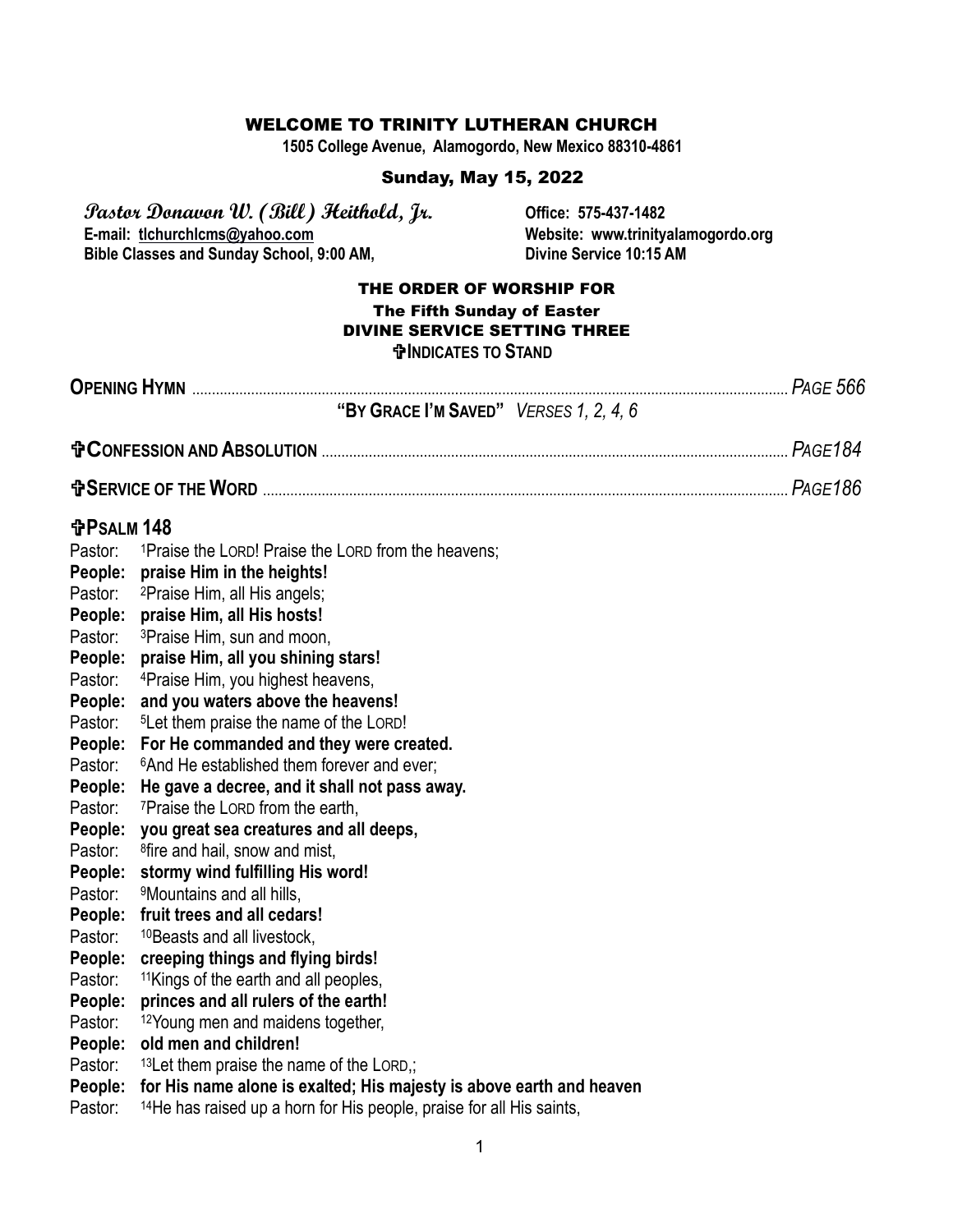#### **People: for the people of Israel who are near to Him.**

Pastor: Praise the LORD!

| <b>frKYRIE.</b> |  |
|-----------------|--|
|                 |  |

#### **COLLECT OF THE DAY**

Pastor: The Lord be with you. **People:** ♫ **And with thy spirit.** Pastor: Let us pray.

**ALL: O God, You make the minds of Your faithful to be of one will. Grant that we may love what You have commanded and desire what You promise, that among the many changes of this world our hearts may be fixed where true joys are found; through Jesus Christ, Your Son, our Lord, Who lives and reigns with You and the Holy Spirit, one God, now and forever.** ♫ **Amen.** 

## **FIRST READING -- ACTS 11:1-18**

Reader: The first reading is from the eleventh chapter of Acts.

<sup>1</sup>Now the apostles and the brothers who were throughout Judea heard that the Gentiles also had received the word of God. <sup>2</sup>So when Peter went up to Jerusalem, the circumcision party criticized him, saying, <sup>3</sup> You went to uncircumcised men and ate with them." 4But Peter began and explained it to them in order: <sup>5</sup> "I was in the city of Joppa praying, and in a trance I saw a vision, something like a great sheet descending, being let down from heaven by its four corners, and it came down to me. 6Looking at it closely, I observed animals and beasts of prey and reptiles and birds of the air. 7And I heard a voice saying to me, 'Rise, Peter; kill and eat.' <sup>8</sup>But I said, 'By no means, Lord; for nothing common or unclean has ever entered my mouth.' 9But the voice answered a second time from heaven, 'What God has made clean, do not call common.' 10This happened three times, and all was drawn up again into heaven. <sup>11</sup>And behold, at that very moment three men arrived at the house in which we were, sent to me from Caesarea. 12And the Spirit told me to go with them, making no distinction. These six brothers also accompanied me, and we entered the man's house. <sup>13</sup>And he told us how he had seen the angel stand in his house and say, 'Send to Joppa and bring Simon who is called Peter; <sup>14</sup>he will declare to you a message by which you will be saved, you and all your household.' <sup>15</sup>As I began to speak, the Holy Spirit fell on them just as on us at the beginning. 16And I remembered the word of the Lord, how He said, 'John baptized with water, but you will be baptized with the Holy Spirit.' <sup>17</sup>If then God gave the same gift to them as He gave to us when we believed in the Lord Jesus Christ, who was I that I could stand in God's way?" <sup>18</sup>When they heard these things they fell silent. And they glorified God, saying, "Then to the Gentiles also God has granted repentance that leads to life."

Reader: This is the Word of the Lord. **People: Thanks be to God.**

**THE GRADUAL** *(adapted from Matthew. 28:7; Hebrews 2:7; Psalms 8:6)*

Pastor: Christ has risen from the dead.

**People: [God the Father] has crowned Him with glory and honor,**

Pastor: He has given Him dominion over the works of His hands;

**People: He has put all things under His feet.**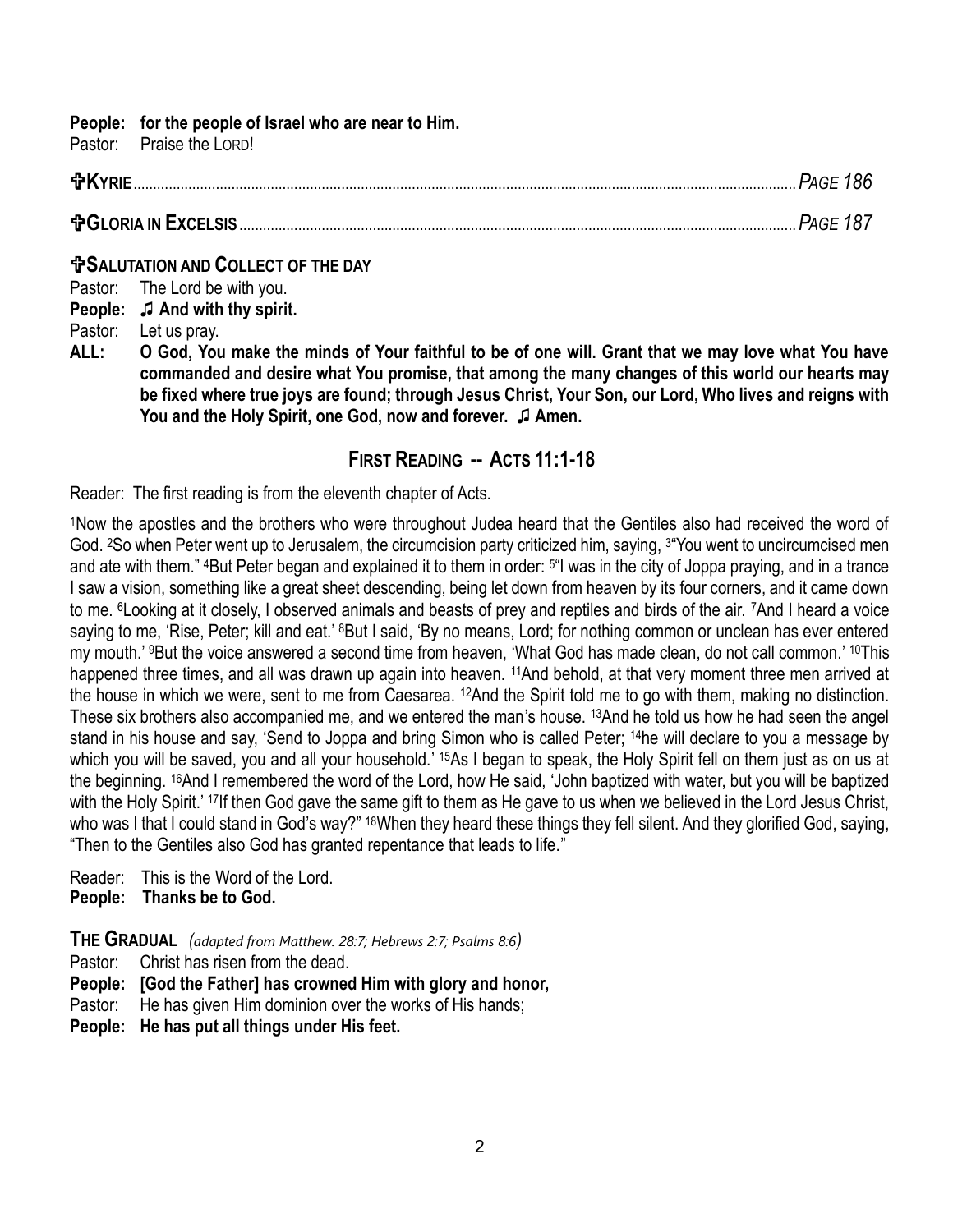# **THE EPISTLE -- REVELATION 21:1-7**

Reader: The Epistle reading is from the twenty-first chapter of Revelation.

<sup>1</sup>Then I saw a new heaven and a new earth, for the first heaven and the first earth had passed away, and the sea was no more. 2And I saw the holy city, new Jerusalem, coming down out of heaven from God, prepared as a bride adorned for her husband. 3And I heard a loud voice from the throne saying, "Behold, the dwelling place of God is with man. He will dwell with them, and they will be his people, and God himself will be with them as their God. 4He will wipe away every tear from their eyes, and death shall be no more, neither shall there be mourning nor crying nor pain anymore, for the former things have passed away." 5And he who was seated on the throne said, "Behold, I am making all things new." Also he said, "Write this down, for these words are trustworthy and true." 6And he said to me, "It is done! I am the Alpha and the Omega, the beginning and the end. To the thirsty I will give from the spring of the water of life without payment. The one who conquers will have this heritage, and I will be his God and he will be my son."

Reader: This is the Word of the Lord. **People: Thanks be to God.**

# **ALLELUIA AND VERSE** ...........................................................................................................................................*PAGE 190*

# **THE HOLY GOSPEL -- JOHN 16:12-22**

Pastor: The Holy Gospel according to St. John the sixteenth chapter.

## **People:** ♫ **Glory be to Thee, O Lord.**

<sup>12</sup> still have many things to say to you, but you cannot bear them now. <sup>13</sup>When the Spirit of truth comes, He will guide you into all the truth, for He will not speak on His own authority, but whatever He hears He will speak, and He will declare to you the things that are to come. 14He will glorify Me, for He will take what is Mine and declare it to you. 15All that the Father has is Mine; therefore I said that He will take what is Mine and declare it to you. <sup>16</sup> A little while, and you will see Me no longer; and again a little while, and you will see Me." 17So some of His disciples said to one another, "What is this that He says to us, 'A little while, and you will not see Me, and again a little while, and you will see Me'; and, 'because I am going to the Father'?" <sup>18</sup>So they were saying, "What does He mean by 'a little while'? We do not know what He is talking about." <sup>19</sup>Jesus knew that they wanted to ask Him, so He said to them, "Is this what you are asking yourselves, what I meant by saying, 'A little while and you will not see Me, and again a little while and you will see Me'? <sup>20</sup>Truly, truly, I say to you, you will weep and lament, but the world will rejoice. You will be sorrowful, but your sorrow will turn into joy. <sup>21</sup>When a woman is giving birth, she has sorrow because her hour has come, but when she has delivered the baby, she no longer remembers the anguish, for joy that a human being has been born into the world. <sup>22</sup>So also you have sorrow now, but I will see you again and your hearts will rejoice, and no one will take your joy from you.

Pastor: This is the Gospel of the Lord

#### **People:** ♫ **Praise be to Thee, O Christ.**

| <b>the NICENE CREED</b> | .Page 191 |
|-------------------------|-----------|
| <b>HYMN OF THE DAY</b>  | PAGE 483  |

**"WITH HIGH DELIGHT LET US UNITE"**

**THE SERMON "COULD YOU STAND IN THE WAY?"**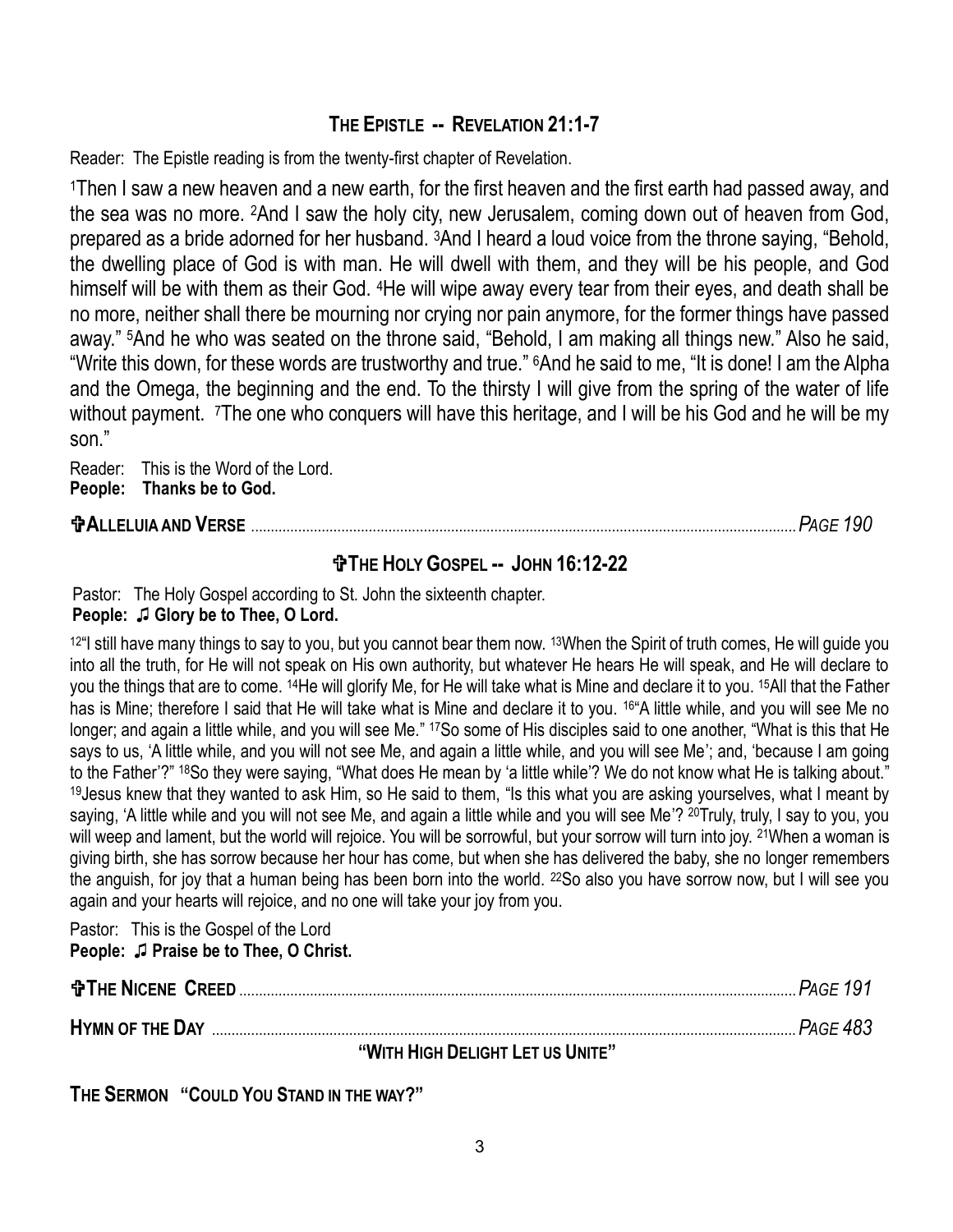| <b>DOFFERING</b> |  |
|------------------|--|
|                  |  |

# **INSTALLATION OF LWML 2022 OFFICERS**

# **THE PRAYER OF THE CHURCH**

## **COMMUNION STATEMENT**

The Lord's Supper is celebrated by this congregation in the confession and glad confidence that, as He says, our Lord gives into our mouths not only bread and wine but His very body and blood to eat and to drink for the forgiveness of sins and to strengthen our union with Him and with one another. Our Lord invites us to His table as He forgives and loves us, that they may show forth His death until He comes.

Because those who eat and drink our Lord's body and blood unworthily do so to their great harm (1 Corinthians 11:29-30) and because Holy Communion is a confession of the faith which is confessed at this altar, any who are not yet instructed, in doubt, or who hold a confession differing from that of this congregation and The Lutheran Church—Missouri Synod, and yet desire to receive the sacrament, you are asked to **refrain until you** first speak with the Pastor or an elder.

# **SERVICE OF THE SACRAMENT**

|                           | <b>PAGE 194</b> |
|---------------------------|-----------------|
|                           |                 |
|                           |                 |
|                           |                 |
|                           |                 |
| <b>tPAX DOMINI</b>        |                 |
|                           |                 |
|                           |                 |
| <b>DISTRIBUTION HYMNS</b> |                 |
|                           |                 |
|                           |                 |
|                           |                 |
|                           |                 |
|                           |                 |
|                           |                 |
|                           |                 |
|                           |                 |

#### **"AMULTITUDE COMES FROM THE EAST AND THE WEST"**

#### **Acknowledgments**

Divine Service, Setting Three from Lutheran Service Book

Unless otherwise indicated, all scripture quotations are from *The Holy Bible, English Standard Version*, copyright © 2001 by Crosway Bibles, a division of Good News Publishers. Used by permission. All rights reserved. Created by Lutheran Service Builder © 2006 Concordia Publishing House.

\*\*\*\*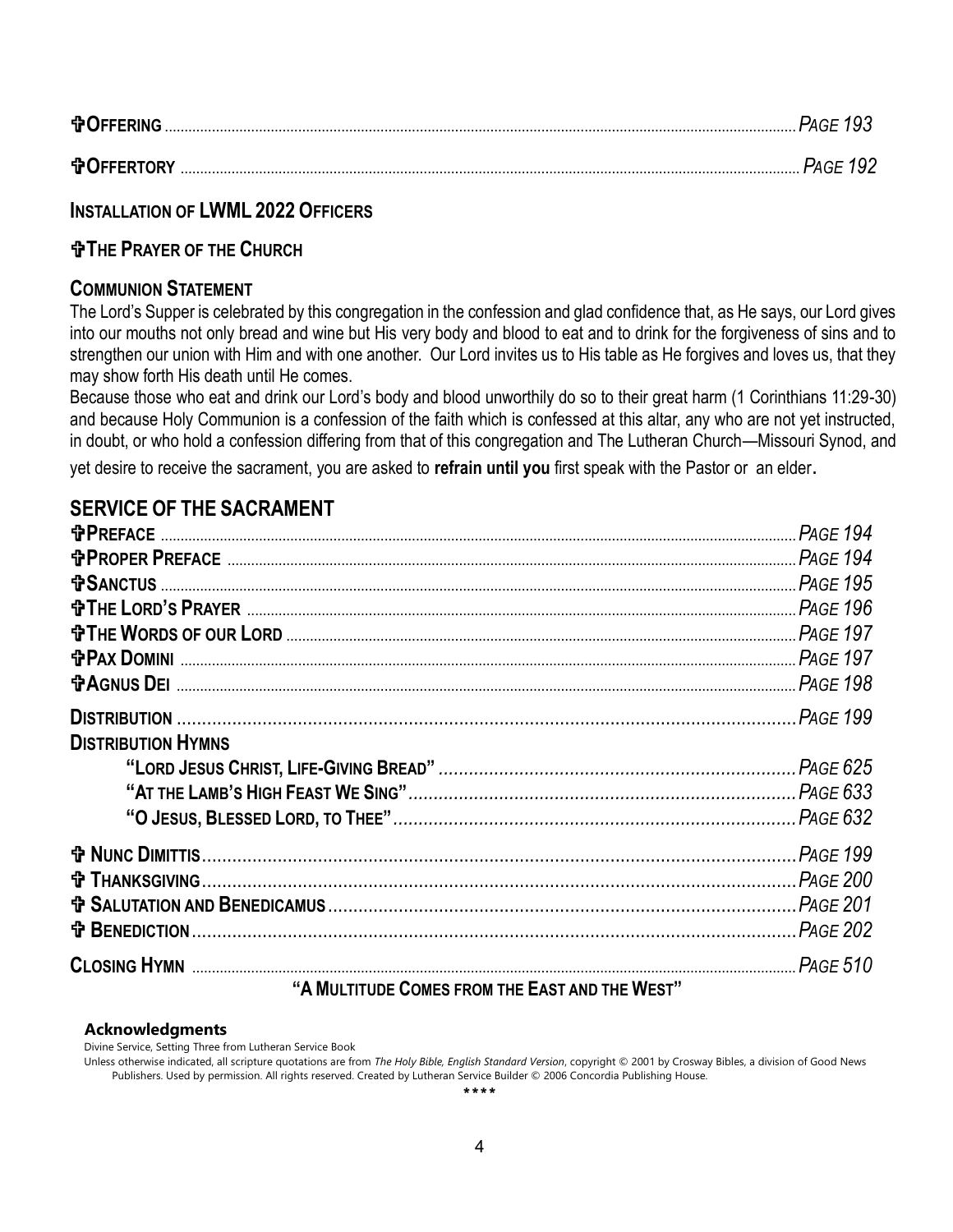**NEXT WEEK'S TEXTS**: Psalm 67; Acts 16:9-15 ; Revelation 21:9-14, 21-27; John 5:1-9 **NEXT WEEK:** How is your life different because of the Word of God?

#### TODAY'S LIGHT READERS

#### TODAY'S LIGHT: Joshua 24; Judges 1--9

- 1. The Book of Joshua ends with both a note of triumph and a warning. Identify each one in Joshua 24. Apply these messages to our own lives (your own life) today.
- 2. Underlying the stories of the three judges presented in Judges 3 is the call to remain faithful to God in the face of the temptations we face every day. What temptations seemingly conquered many of the Israelites? What temptations that we face today are similar to those of the Israelites during the time of the judges? How might we help the people of our time resist these temptations? For some ideas about the difficulties God's people may face, consult Judges 2:3, 10, 17. What help does God provide in our battle against temptation?

\*\*\*\*\*\*\*

## LCMS STEWARDSHIP MINISTRY

**May 15 – Fifth Sunday of Easter - Revelation 21:1** – "Then I saw a new heaven and a new earth, for the first heaven and the first earth had passed away, and the sea was no more." The things of this world are passing away. We are waiting for a new heaven and a new earth, which have been promised to us in Christ. This knowledge is foundational for our stewardship of what God has put into our hands. What is truly important? What is worthy of our support? How has God called us to use "unrighteous mammon" for the good of our neighbor and His kingdom?

#### LIFE QUOTES FROM LUTHERANS FOR LIFE

**May 15 -** *"Christians are called to proclaim the truth, and that truth is clear: All life is valuable. Each member of the human* race is vital. All lives are indispensable because of Christ." *Michelle Bauman, director of Y4Life* ––*A Life Quote from Lutherans For Life — [www.lutheransforlife.org](http://www.lutheransforlife.org/)*

## LIFE THOUGHTS IN THE CHURCH YEAR

**May 15 – Easter V** – Don't abortion and physician-assisted suicide call common—or worse—what God the Lord has made precious (Acts 11:9)? And should the transitory sorrows of surprise pregnancy or terminal diagnosis blind us to the joy and hope He has invested in every human being (John 16:21)? May our witness to the sanctity of all human lives begin to wipe away the tears from all eyes (Revelation 21:4) with the Gospel of Christ's salvation!

## ANNOUNCEMENTS

\*\*\*\*\*\*

**GRADUATE'S RECEPTION:** You're invited to a reception after church today for all our high school and college graduates. Our graduates are **Jill Clark, Ben Clark and Miriam Collins.** Jill graduated from Grand Canyon University with a Master of Education in Early Childhood Education and Early Childhood Special Education. Ben received a Bachelor of Science in Justice Studies from Grand Canyon University and Miriam is graduating from high school.

**CHRIST FOR YOU this week on KFUO.org:** Study Acts 8-10 on Sharper Iron's "To the End of the Earth" (weekdays at 8:00 a.m. CT), join us for Daily Chapel at 10:00 a.m. CT, study 1 John 5 through Jude on Thy Strong Word (weekdays at 11:00 a.m. CT), and dig into Augsburg Confession Article XVII: Christ's Return for Judgment on Concord Matters (5/21 at 10:00 a.m. CT). Find your favorite programs on demand at kfuo.org or the KFUO Radio app!

**THE MISSION FOR MAY AND JUNE** is the Joint Seminary Fund**.** The LCMS Joint Seminary Fund was established to supplement the Synod subsidy by directly soliciting the church for charitable donations. Gifts to the LCMS Joint Seminary Fund are restricted exclusively to supporting both of our world-class seminaries. Our LCMS seminaries have only three sources of operating revenue: 1) Investment income from endowment, 2) Tuition paid by students after financial aid is awarded (often in the form of student loans), & 3) Financial gifts graciously supplied by God's people.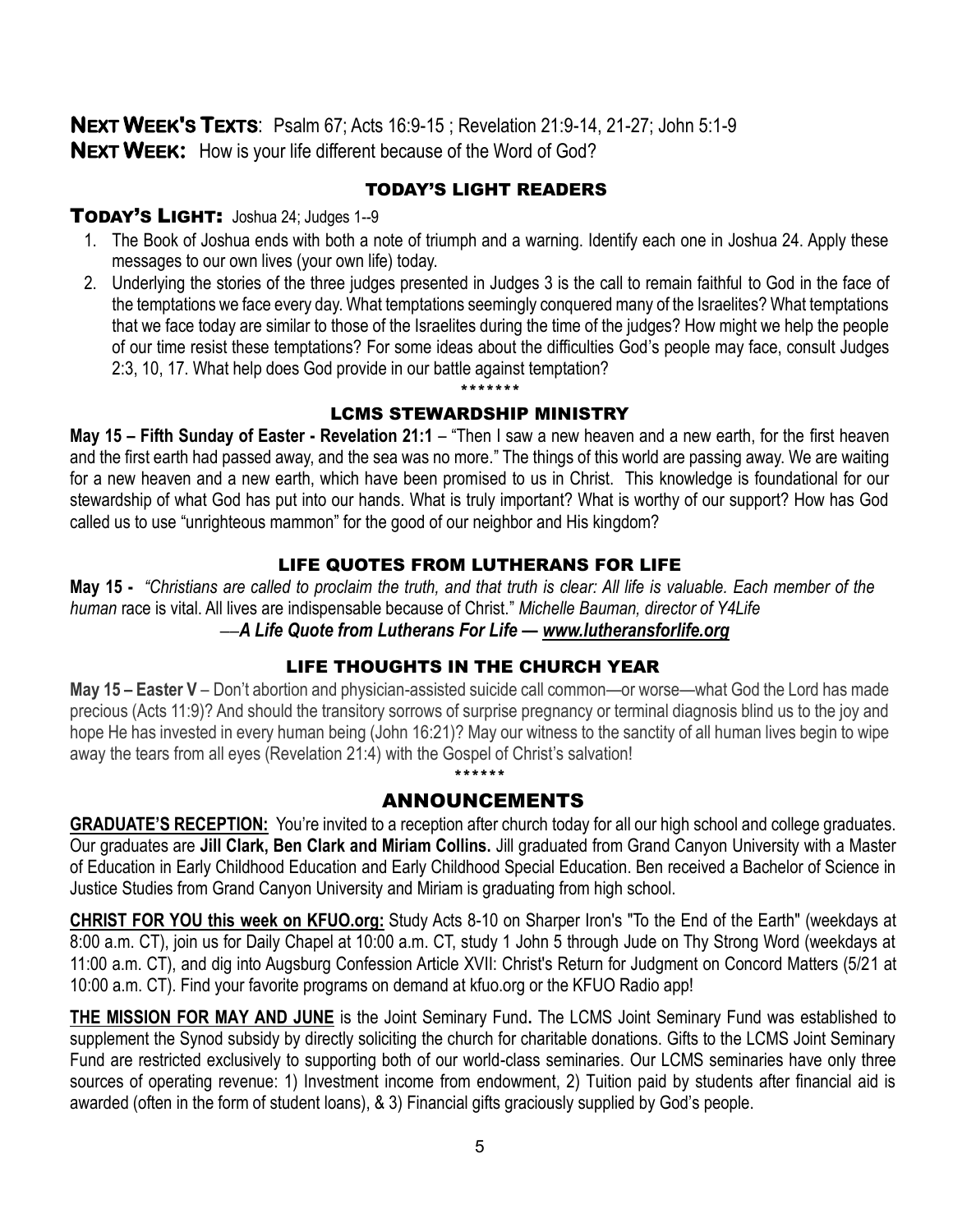**TRACT OF THE MONTH:** I didn't pick a Tract of the Month for May, but there are several excellent tracts covering many topics of interest, concern, or need on the rack in the Narthex. I hope you will give them a look. You may find one that interests you, or that you need.

**PRAYER LIST:** If you have placed someone on our prayer page, please let the church office know what the status is on that person and whether they can be removed. Just call the church office at 575-4371482 or email the church at [tlchurchlcms@yahoo.com](mailto:tlchurchlcms@yahoo.com) to let us know. Thanks, Jan

**WORSHIP ANEW**" is a National Lutheran TV program sponsored by Terry Marquardt of Marquardt Eye Associates and Trinity Lutheran Church of Alamogordo. It's on KVBA Vision Broadcasting, on Sunday at 12:30 p.m. or Wednesdays at 11:30 a.m. It's streaming on KVBATV.org or 14.1 Digital, 19 Analog, 22 Cable. (times listed below)

| Sunday | 5:30 AM   | Sunday 12:30 PM |
|--------|-----------|-----------------|
| Wed.   | 11:30 AM  | Friday 8:00 AM  |
| Friday | $2:00$ PM | Friday 6:30 PM  |
|        |           | *******         |

#### LWML

LWML is collecting and gathering items for the "Gifts from the Heart In-gathering". Please help us gather these items. Tubs will be set-up by the LWML table for the items. The 3 outreaches are the following, including their wish lists.

- 1. **God Cares About You** shares Christ's love to the disadvantage in Albuquerque's "international zone. **Wish items:** Children's Bible story books (new or used in good condition); Hygiene Kits-hand towel, wash cloth, bar of soap and small packet of tissue (all put in a large ziplock bag)
- 2. **Hartley House –** provides support and provision to battered women. **Wish items:** new underwear (all sizes and in original packaging feminine hygiene products (in original box or packaging)
- 3, **Ysleta Lutheran Mission Human Care** proclaims the Gospel on both sides of the border. **Wish list:** Blankets (all sizes, new or gently used; new toys (for ages 1-12) puzzles, legos, toy vehicles, plush toys, action figures, dolls, fidget toys, coloring books, cooking and kitchen craft kits, and board games.

If you have any questions, please see Yvonne Steeby, Hannah Keeler, Bev Van Duyn, Suan Kelly or Chris Schlehuser.

#### \*\*\*\*\*\*\* T H I S W E E K

**SUNDAY, MAY 15, 2022 THROUGH SUNDAY, MAY 22, 2022**

| <b>DATE</b>      | <b>TIME</b>   | <b>EVENT</b>                              |
|------------------|---------------|-------------------------------------------|
| <b>SUNDAY</b>    | 9:00 A.M.     | <b>Christian Education Hour</b>           |
|                  | 10:15 A.M.    | <b>Divine Worship/Communion</b>           |
|                  |               | <b>Mission Sunday Joint Seminary Fund</b> |
|                  | After service | Reception for our graduates               |
| <b>MONDAY</b>    | $6:30$ P.M.   | <b>Gideons Meeting</b>                    |
| <b>TUESDAY</b>   | 9:30 A.M.     | <b>Ruth Bible Study</b>                   |
| <b>WEDNESDAY</b> | 9:00 A.M.     | Men's Bible Study                         |
|                  | 10:30 A.M     | TOPS Meeting and Luncheon-Great Room      |
|                  | $5:00$ P.M.   | <b>TOPS</b>                               |
| <b>THURSDAY</b>  | $6:00$ P.M.   | Love INC                                  |
|                  | $7:00$ P.M.   | <b>Board of Directors Meeting</b>         |
| <b>SUNDAY</b>    | 9:00 A.M      | <b>Christian Education Hour</b>           |
|                  | 10:15 A.M.    | <b>Divine Worship</b>                     |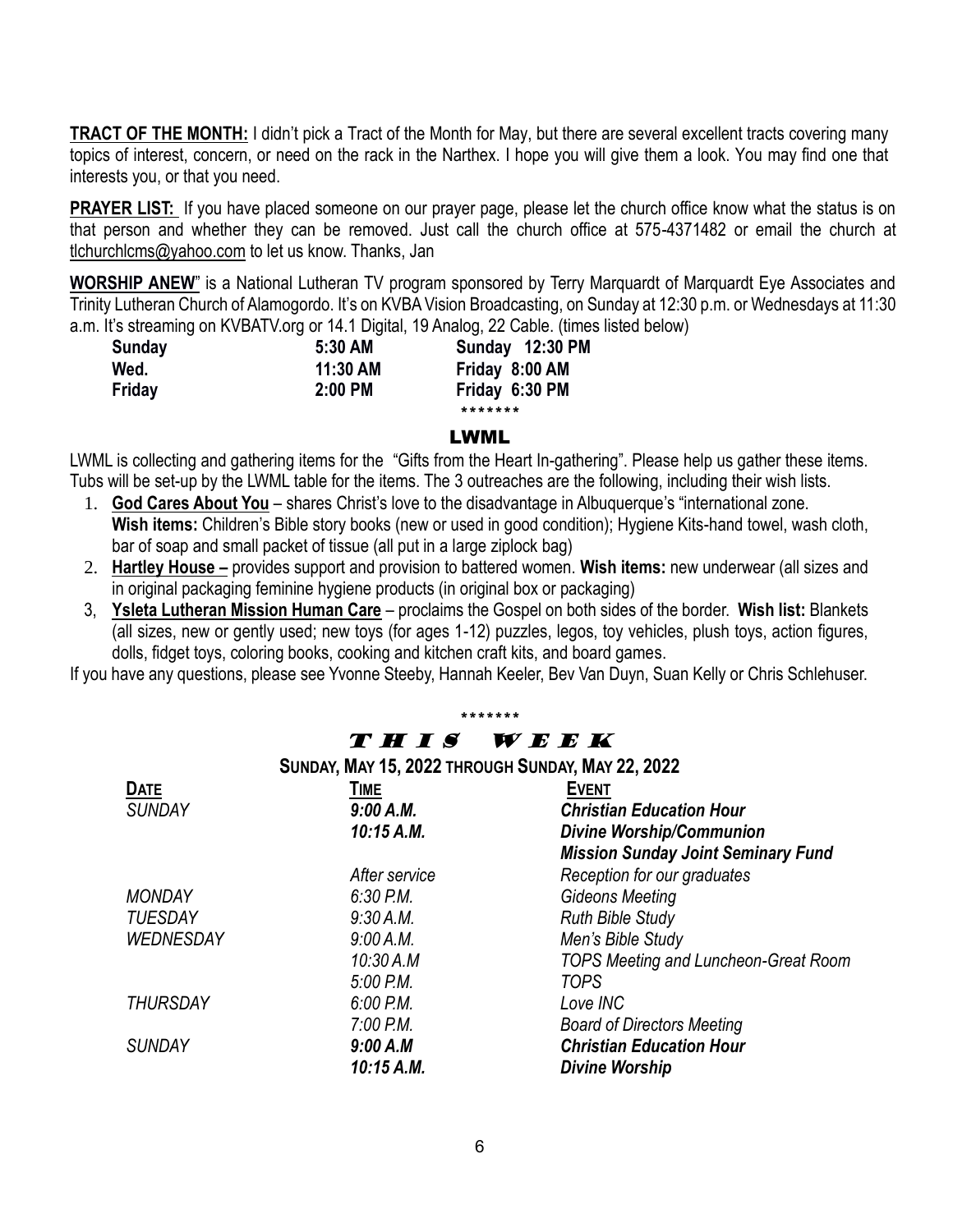#### ALTAR FLOWERS

*The flowers adorning the chancel area this morning have been placed to the glory of God by Goldie Gressman in thanks to God for her grandchildren.*

#### *\*\*\*\*\*\*\*\*\*\**

## OUR RESPONSE TO GOD'S GRACE

**SUNDAY, MAY 8, 2022: WORSHIPPED:** 64 **SUNDAY, MAY 8, 2022: GENERAL FUND:** \$2,218.00 **Estimated Weekly Budget Requirement:** \$4,137.00 **FLOWERS**: \$18.00 **DOLLAR PROJECT:** \$29.00

# **ASSISTING IN OUR WORSHIP TODAY**

**PIANIST:** Sarah Elkjer

| HOSTS:              | Carol Nygaard                | <b>ELDER:</b> Matt Anderson      |
|---------------------|------------------------------|----------------------------------|
|                     | <b>Heather Patrick</b>       | <b>ACOLYTE: Ryan Sebring</b>     |
| <b>ALTAR GUILD:</b> | Belinda Burmeister           | <b>TELLERS: Cheryl Sandenaw</b>  |
|                     | <b>Cheryl Richey</b>         | Linde Van Cleave                 |
| <b>ATTENDANCE:</b>  | Cheryl Sandenaw              | <b>SOUND TECH: Matt Anderson</b> |
| USHERS:             | Ray Krueger, Bob Thede       |                                  |
|                     | Robert Johnson, Trey Johnson |                                  |
| <b>1ST LESSON:</b>  | Jill Clark                   | 2ND LESSON: Matt Clark           |

# **ASSISTING IN OUR WORSHIP SERVICE NEXT SUNDAY, MAY 22ND**

|                     |                                              | <b>PIANIST: Sarah Elkjer</b> |                                  |  |
|---------------------|----------------------------------------------|------------------------------|----------------------------------|--|
| HOSTS:              | Matthew & Patty Quinn                        | ELDER:                       | Jim Wilkes                       |  |
|                     |                                              |                              | <b>ACOLYTE: Zac Sanchez</b>      |  |
| <b>ALTAR GUILD:</b> | <b>Belinda Burmeister</b>                    |                              | <b>TELLERS:</b> Lola Ableidinger |  |
|                     | Cheryl Richey                                |                              | Nora Sotak                       |  |
| <b>ATTENDANCE:</b>  | <b>Cheryl Sandenaw</b>                       |                              | <b>SOUND TECH: Bob Klose</b>     |  |
| USHERS:             | Gerald Moore, Dave Teller, Bob & Sandy Klose |                              |                                  |  |
| <b>1ST LESSON:</b>  | <b>Shirley Enyeart</b>                       |                              | 2ND LESSON: Gerald Moore         |  |